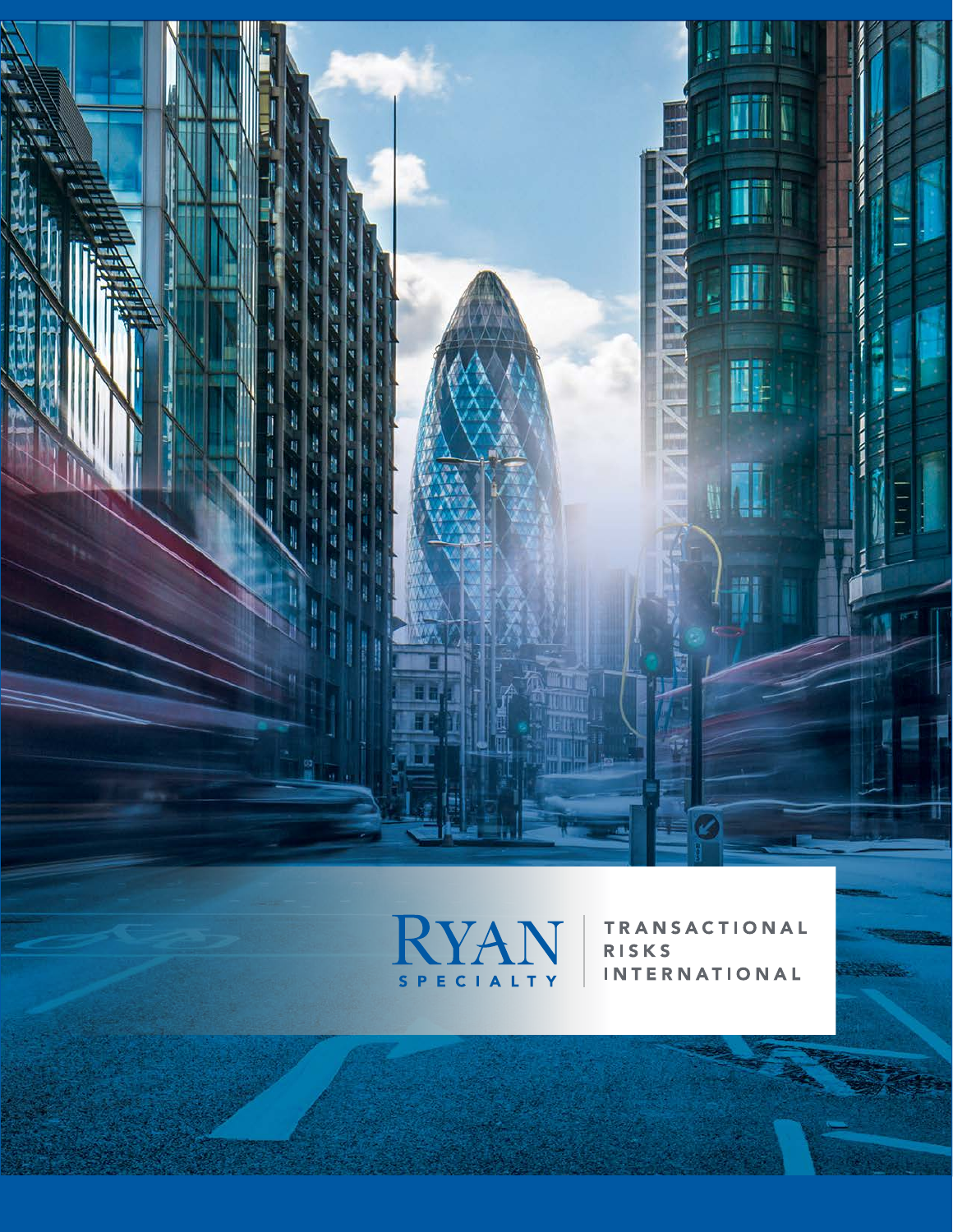

TRANSACTIONAL **RISKS INTERNATIONAL** 

## Products

#### Warranty & Indemnity:

Warranty & Indemnity (W&I) Insurance is the predominant transactional insurance solution used in M&A transactions. Our policies provide comprehensive coverage for losses arising from breaches of warranties and insurable indemnities.

#### Tax Liability:

Tax Liability Insurance is required where there is a contingent risk that tax authorities could challenge historic tax practices and treatment. Our policies provide protection for the insured against the risk that a tax authority successfully challenges a tax position taken by the insured, resulting in a payable tax.

#### Contingent Risk:

This active approach to risk assessment means that Ryan Specialty Transactional Risks International is able to ensure that its clients receive a first class service Claims Claims

Contingent Risk Insurance (CRI) is a transactional insurance product used in conjunction with M&A transactions. We can offer coverage for losses to a third party for which the insured is liable. A variety of risks fall within our underwriting appetite.

### An Active Approach to a Dynamic Market

Ryan Specialty Transactional Risks International has developed a unique and proprietary approach to risk management by constantly tracking, monitoring and bench-marking the various transaction dynamics that influence risk exposures in M&A transactions.

All metrics are anonymous and are aggregated so that Ryan Specialty Transactional Risks International can identify the emergence of market trends, understand current market sentiment and wider macro-economic movements.

> We understand that making a claim might be considered a daunting experience. However, the team at Ryan Specialty Transactional Risks International will be with the Policyholder through every step of the process, from the inception of the policy through to the settlement of a claim.

> Ryan Specialty Transactional Risks International has a dedicated claims support team with private practice and Lloyd's market experience in dealing with M&A claims. Uniquely, this team is fully imbedded with the team of M&A underwriters, giving the claims team real time access to, and contact with, the underwriters who underwrote your policy.

At Ryan Specialty Transactional Risks International we work closely alongside our carrier group, so as to ensure that the Policyholder receives timely and considered communications. Under our binder, a lead insurer is appointed to manage and settle your claim on behalf of the wider carrier group. This ensures that the Policyholder does not have to deal with multiple insurers, which guarantees that your claim is dealt with expeditiously.

For policies written in 2020, AXIS Syndicate 1686 at Lloyd's is the lead insurer, and for all complex claims, RenaissanceRe Syndicate 1458 at Lloyd's is second lead. All insurers operate under the terms of the Lloyd's Claims Scheme, the details of which are published on the [Lloyd's website](https://www.lloyds.com/market-resources/claims/lloyds-claims-scheme).





# Dedicated Underwriting Team

Our team comprises 20+ highly skilled individuals, mostly commercial M&A lawyers or legally trained individuals, who focus exclusively on transactional insurance products. Having a dedicated and focused team means that the underwriting process is efficient and non-intrusive. Ryan Specialty Transactional Risks International coincides its underwriting regardless of the speed of the transaction timetable and can provide to its clients, in real-time, the benefit of its experience and knowledge in the M&A process. Clients are provided with unparalleled service. The team is based in London and



## About

Ryan Specialty Transactional Risks International is a specialty Managing General Underwriter (MGU), focused exclusively on providing transactional insurance solutions to the mergers & acquisitions (M&A) market. Ryan Specialty Transactional Risks International works from 2 offices in London and Barcelona.

Ryan Specialty Transactional Risks International's products are underwritten by a panel of underwriters at Lloyd's of London and other insurers (the Insurers). Each of these Insurers are rated by Standard & Poor's as "A+" (Strong) and further benefit from the Lloyd's of London rating of "A+" (Strong).

Ryan Specialty Transactional Risks US is authorized to write USA transactional risks as MGA for Nationwide.